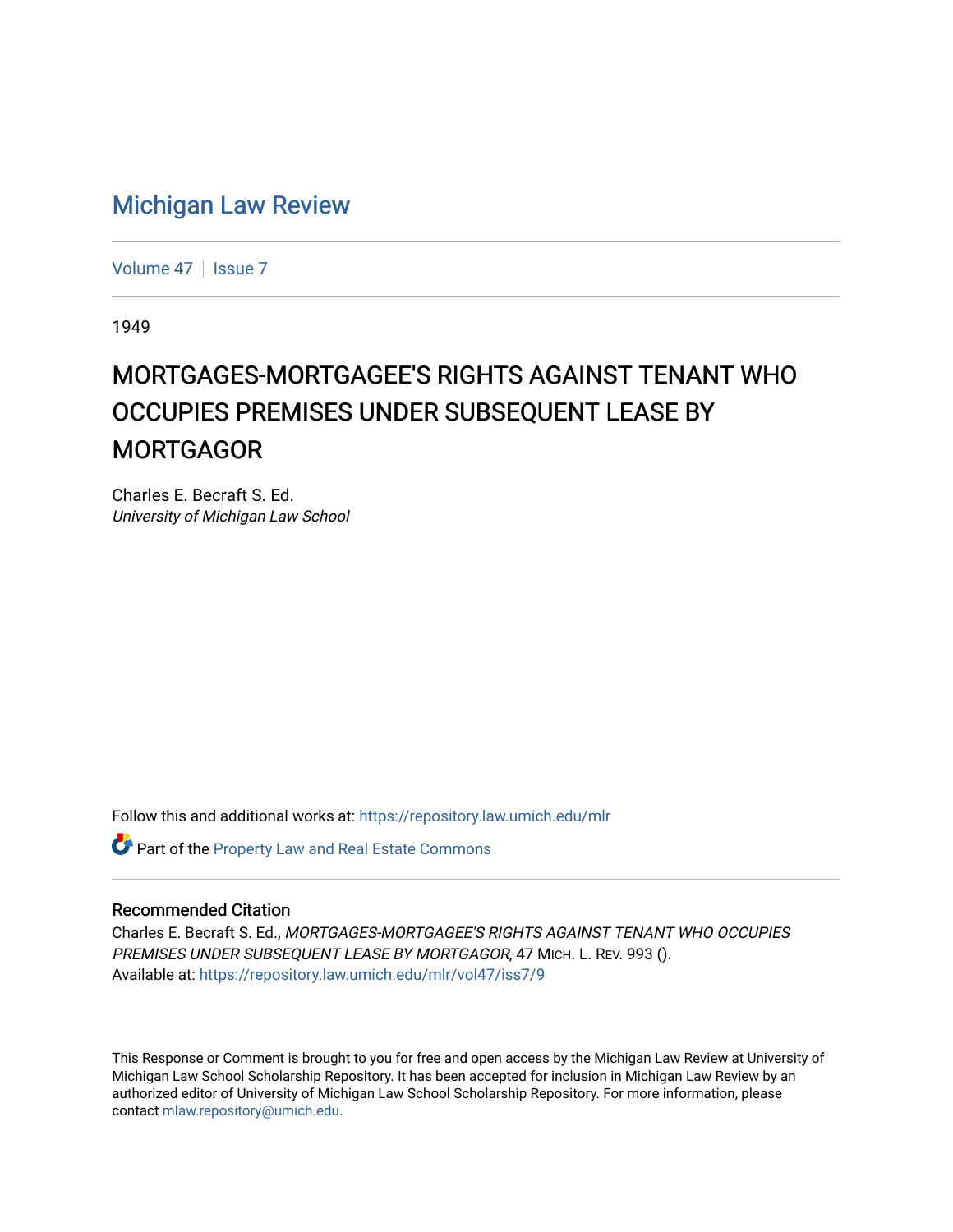MoRTGAGEs-MoRTGAGEE's RIGHTS AGAINST TENANT WHo Occupies Premises Under Subsequent Lease by Mortgagor-It is the purpose of this comment to discuss possible rights of the mortgagee or the purchaser at foreclosure sale, who stands in the place of the mortgagee, in dealing with a tenant of the mortgagor who holds under a lease *subsequent* to execution of the mortgage. Only the law of those states in which the lien theory of mortgages is in force will be considered. The problem can best be illustrated by a hypothetical case. Suppose that A, owner in fee of Blackacre, gives a mortgage of Blackacre to *B;* one year later, he leases Blackacre to C for a term of IO years. Six months later, the mortgage is in default, and B commences foreclosure proceedings which culminate in a decree of foreclosure and a sale by the sheriff. At the sheriff's sale, either B, the mortgagee, or D, a third party, purchases the property. We deal with the relationship between  $\overrightarrow{B}$  or  $\overrightarrow{D}$  on one hand and  $\overrightarrow{C}$  on the other.

46 Austin v. Southern Pacific Co., 50 Cal. App. (2d) 292, 123 P.(2d) 39 (1942); Berryman v. Pullman Co., (D.C. Mo. 1942) 48 F. Supp. 542; Hargis v. Wabash R. Co., (C.C.A. 7th, 1947) 163 F.(2d) 608; Williams v. Atchison, Topeka & Santa Fe Ry. Co., 356 Mo. 967, 204 S.W.(2d) 693 (1947); Ramsey v. Chesapeake & Ohio R., (D.C. Ohio 1948) 75 F. Supp. 740; Hicks v. Thompson, (Tex. Civ. App. 1948) 207 S.W.(2d) 1000.

*41* Kelly v. Nashville, Chattanooga & St. Louis Ry., (D.C. Tenn. 1948) 75 F. Supp. 737. Summary judgment was withdrawn, however, on showing that submission to the N.R.A.B. was subsequent to commencing the court action and that the N.R.A.B. had declined to hear the case on this ground. (D.C. Tenn. 1948) 15 C.C.H. LAB. CAs. 164, 746.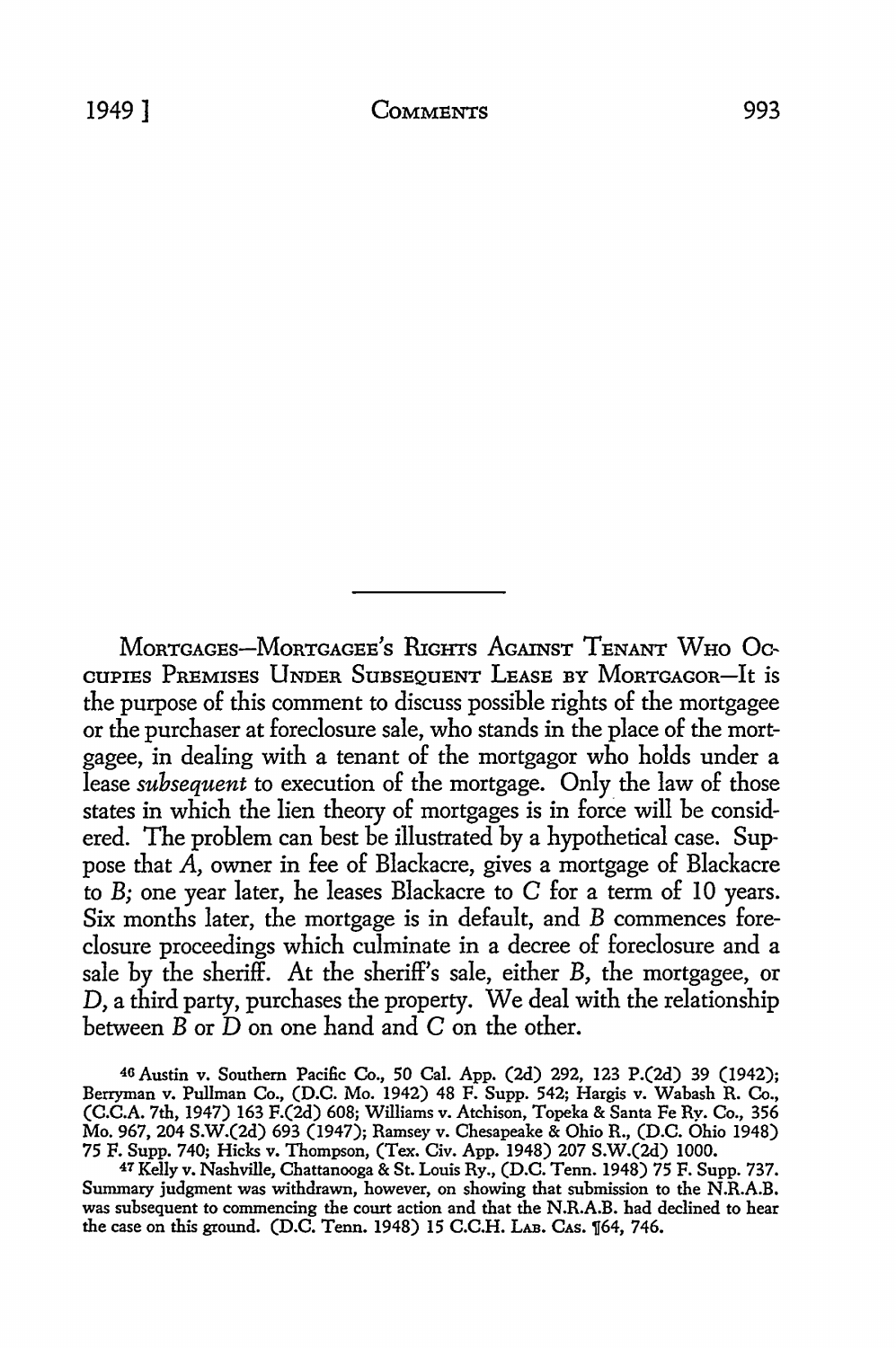#### 994 MICHIGAN LAW RÉVIEW [ Vol. 47

# *A. Before Foreclosure*

So long as there has been. no default in payment, the mortgagor has a right to lease the property and to collect all rents due under the lease.<sup>1</sup> Unless there is a provision in the mortgage giving the mortgagee the right to collect rents, he has no lien on them and cannot require the tenant to pay them to him.<sup>2</sup> Even if the mortgage is in default it would seem that some affirmative action must be taken by the mortgagee to enable him to realize any benefit from the lease.<sup>3</sup> The most common remedy is an action to foreclose in which the court is asked to appoint a receiver.<sup>4</sup>

# B. *During a Statutory Period of Redemption*

After the mortgage has been foreclosed, many states, by statute, give the mortgagor a specified length of time in which he may redeem from the foreclosure sale,<sup>5</sup> and until this period has expired, the purchaser will not be entitled to an absolute deed. It is the better view that a subsequent lease remains in effect for the duration of the redemption period.0 In *Virges v. Gregory* Co.7 the court reached this result on the ground that termination of a subsequent lease by foreclosure and sale would be unfair to the mortgagor, who might find on redemption that he had lost a valuable lease.

If the tenant is bound by the lease for the redemption period, the mortgagee will be interested in whether he may compel the tenant to pay rent to him during this time. Generally, the mortgagor is entitled to possession and to rent during the period of redemption.<sup>8</sup> The mortgagor's right to rent is clear unless the mortgagee's security can be shown to be insufficient, and it has been held that this right con-

1 2 WILTSE, MoRTGAGE FoRECLosuRE, 5th ed., §560 (1939); In re Dooner & Smith, (D.C. N.J. 1917) 243 F. 984, a!fd., (C.C.A. 3d, 1917) 248 F. 112.

<sup>2</sup>Syracuse City Bk. v. Tallman, 31 Barb. (N.Y.) 201 (1857); Equitable Life Ins. Co. v. Rood, 205 Iowa 1273, 218 N.W. 42 (1928).

<sup>3</sup>Parker v. Coe, 200 Iowa 862, 205 N.W. 505 (1925); Am. Freehold Land Mtge. Co. v. Turner, 95 Ala. 272, II S. 211 (1891).

<sup>4</sup>Equitable Life Ins. Co. v. Rood, 205 Iowa 1273, 218 **N.W.** 42 (1928); but note that there is authority denying appointment of a receiver where the tenant in good faith has prepaid the rent to the mortgagor. Smith v. Cushatt, 199 Iowa 690, 202 N.W. 548 (1925).

<sup>5</sup>2 GLENN, MoRTGAGEs, §§228, 232 (1943). Where there is no such statute, a deed is absolute after sale.

<sup>6</sup>8 WAsH. L. REv. 184 (1934); Williard v. Campbell, 91 Mont. 493, 11 P. (2d) 782 (1932).

<sup>7</sup>97 Wash. 333, 166 P. 610 (1917).

STraer v. Fowler, (C.C.A. 8th, 1906) 144 F. 810; Bennes v. Waderlow, 291 Mich. 595, 289 N.W. 267 (1939); Am. Trust Co. v. Mich. Trust Co., 263 Mich. 337, 248 N.W. 829 (1933); Dailey v. Abbott, 40 Ark. 275 (1883); Kasten v. Paxton, 46 Ore. 308, 80 P. 209 (1905).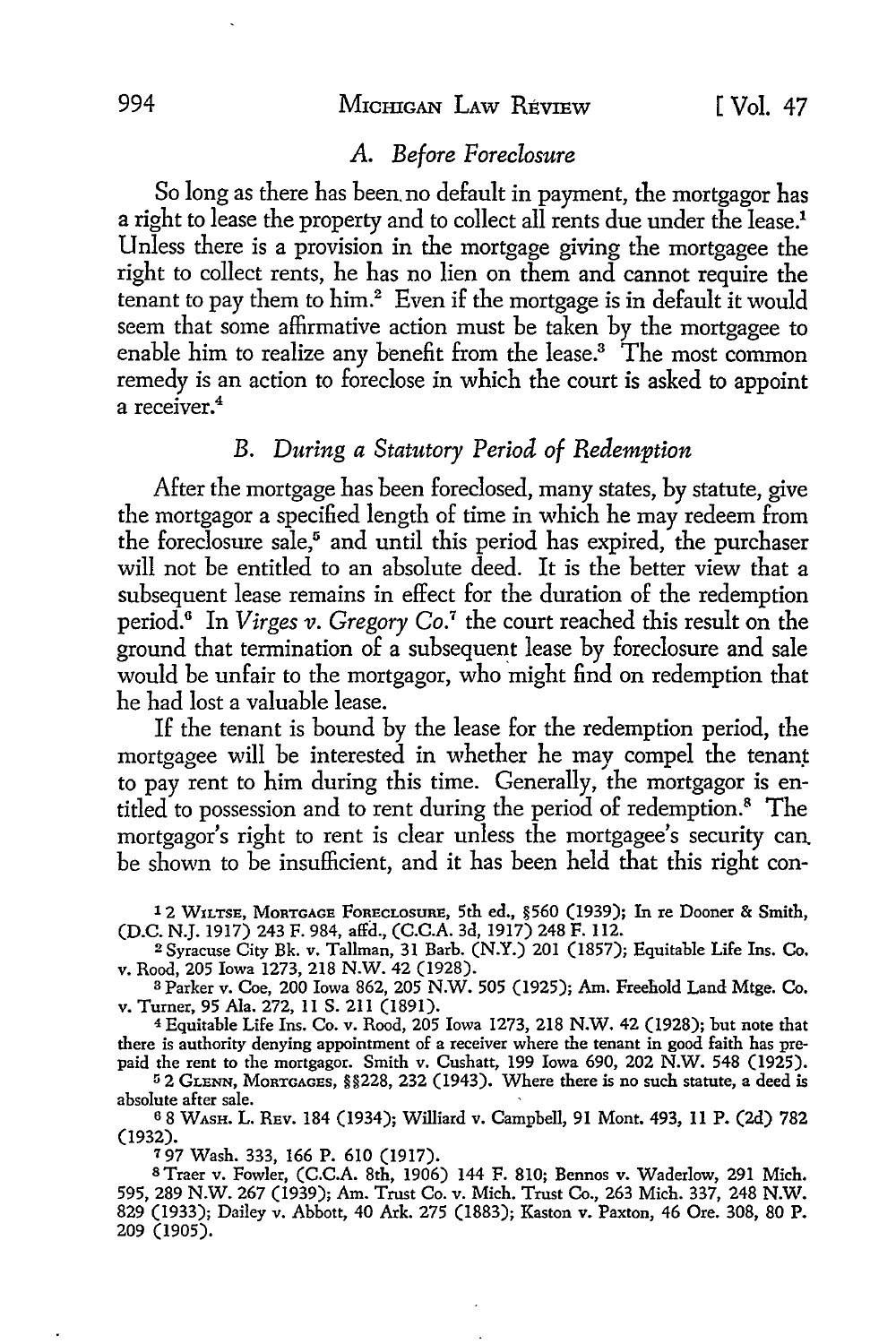tinues even though rents have been pledged for payment of the mortgage. 0 This result is seemingly based either on the premise that "possession" by the mortgagor gives him the right to rents, or on the theory that ownership of the equity of redemption is enough to entitle the owner to them.10 In jurisdictions that give possession and rents to the mortgagor during the redemption period, the purchaser at the foreclosure sale is considered to have a "lien" on the premises for the amount of his bid and is entitled to interest on this amount during the period of redemption.11 The courts here seem to use the word "lien" to denote that if the mortgagor does not redeem, the interest the purchaser acquires at the sale relates back to the time of the sale, cutting off intervening incumbrances.

Several states, by statute, provide that the purchaser is entitled to rents during the period of redemption,<sup>12</sup> but in the majority of such states, the purchaser or mortgagee is required to account to the mortgagor for all rents received and to apply them to the mortgage debt.<sup>13</sup> In the absence of such a statute, the only way a mortgagee may feel reasonably assured of deriving any benefit from rents from the subsequent lease is to provide specifically in the mortgage that on default all rents shall inure to the benefit of the mortgagee or purchaser. There is authority that such a clause is valid and enforceable, $14$  but in some cases such provisions have not been accorded recognition. In *Capitol Bldg. & Loan Assn. v. Ross<sup>15</sup>* it was held that an attempt by the mortgagor to waive the right to rents during the period of redemption was invalid because of its conflict with provisions of the redemption statute.

om re Dooner & Smith, (D.C. N.J. 1917) 243 F. 984, affd., (C.C.A. 3d, 1917) 248 F. 112.

 $10$  Ibid.

11 Traer v. Fowler, (C.C.A. 8th, 1906) 144 F. 810.

12 Most of these statutes are similar. See Mont. Rev. Codes, §9448 (1935): ''Who entitled to rents and profits. The purchaser, from the time of the sale until a redemption, and a redemptioner, from the time of his redemption until another redemption, is entitled to receive, from the tenant in possession, the rents of the property sold, or the value of the use and occupation thereof." See also Cal. Code Civ. Proc., §707 (1941); Wash. (Rem.)Rev. Stat. Ann. §602 (1932); Utah Rev. Stat., tit. §104-37-37 (1943). Such statutes have been· interpreted as substituting the purchaser as landlord in place of the original owner. Blodgett Loan Co. v. Hansen, 86 Mont. 406, 284 P. 140 (1930); Title Ins. & Trust Co. v. Pfenninghausen, 57 Cal. App. 655, 207 P. 927 (1922).

1s Local Realty Co. v. Lindquist, 96 Utah 297, 85 P. (2d) 770 (1938); Virges v. Gregory Co., 97 Wash. 333, 166 P. 610 (1917); Petersen v. Jurras, 2 Cal. (2d) 253, 40 P. (2d) 257 (1935). Contra, Ulivarri v. Lovelace, 39 N. Mex. 36, 38 P. (2d) 1114 (1934): the purchaser obtained legal title on sale, leaving the mortgagor only an equity of redemption. Thus the purchaser was not held accountable for rents collected.

<sup>14</sup>Hakes v. North, 199 Iowa 995, 203 N.W. 238 (1925); Trulock v. Donahue, 85 Iowa 748, 52 N.W. 537 (1892); Bennos v. Waderlow, 291 Mich. 595, 289 N.W. 267 (1939). 15 134Kan. 441, 7 P. (2d) 86 (1932); see also In re Dooner & Smith, (D.C. N.J. 1917)

243 F. 984, affd., (C.C.A. 3d, 1917) 248 F. 112.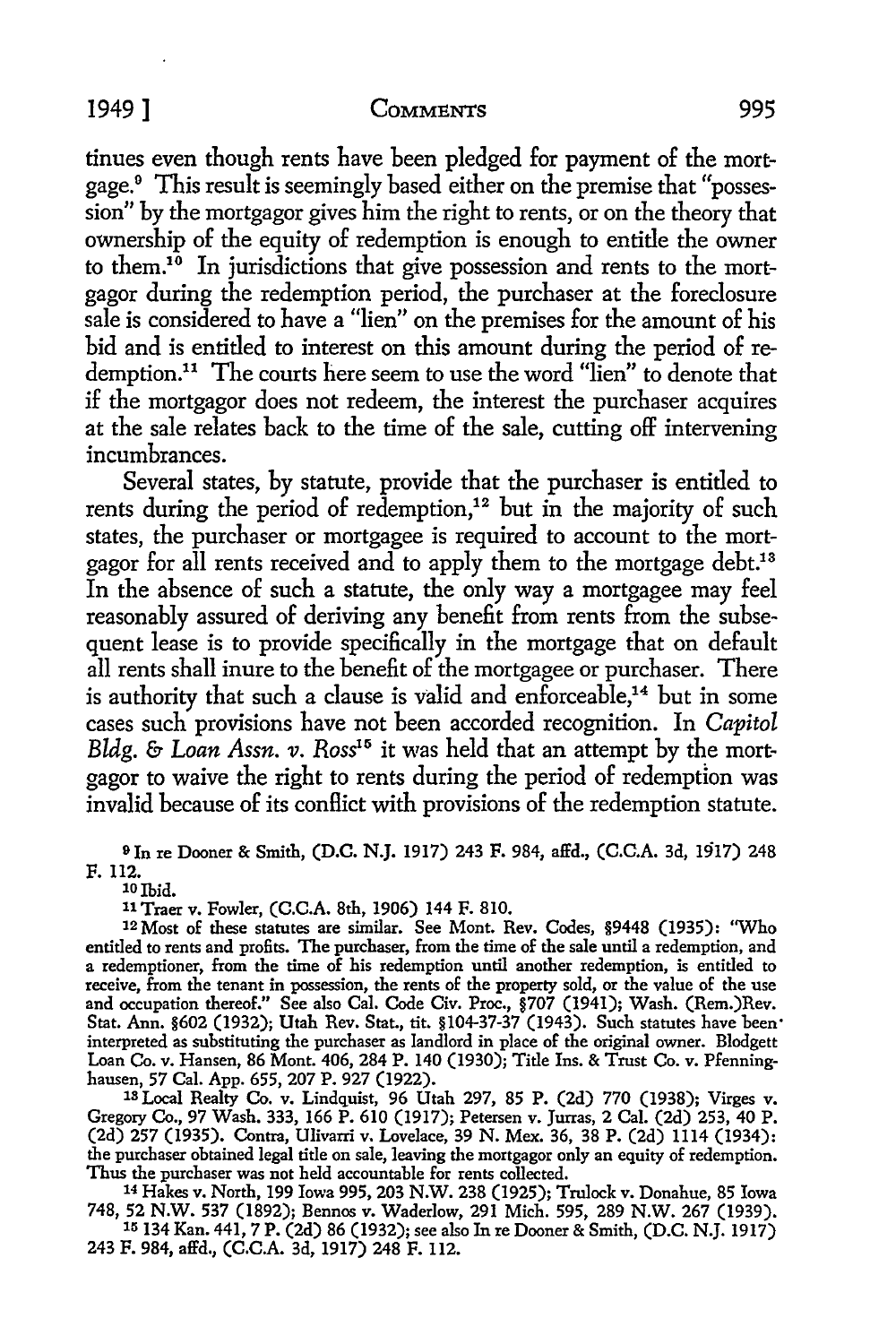The court stated that these statutes were meant to insure rents to the mortgagor *to* enable him to redeem, and hence could not be waived. Even in jurisdictions which will enforce a clause pledging rents, the mortgagee must give notice to mortgagor and tenant that he demands them; otherwise he cannot claim them.<sup>16</sup>

# C. *After the Period of Redemption has Expired*

# *1. Right to Possession*

When the deed acquired at the sheriff's sale has become absolute, the purchaser, whether he is the mortgagee or a third party, will be vitally interested in his rights against the tenant under the subsequent lease. Most cases which have come before the courts are those in which the purchaser has endeavored to evict the tenant and acquire possession of the premises, and it seems certain that if the tenant has been made a party to the foreclosure action, his rights are adjudicated and foreclosed.<sup>17</sup> If the tenant does not appeal from the decree in the foreclosure action, he cannot resist the issuance of a writ of assistance to put the mortgagee or third party purchaser into possession.18 Such a ruling would appear to be fair, since the tenant will be able to assert in the foreclosure action any equities which he may have against the mortgagee, such as a claim for improvements, and the court can award him damages against the mortgagor.<sup>19</sup>

If the mortgagee fails to join the tenant as a party to the foreclosure action, there is a conflict in the cases as to whether his rights are terminated at the end of the redemption period, with decisions on each side claiming to represent the majority view.<sup>20</sup> One line of authority holds that sale by the sheriff and execution of a deed which has become absolute put an end to the tenancy created by the mortgagor.<sup>21</sup> Therefore, if

2l McDermott v. Burke, 16 Cal. 580 (1860); Downard v. Groff, 40 Iowa 597 (1875); Hecht v. Dettman, 56 Iowa 679, IO **N.W.** 241 (1881); **N.Y.** Life Ins. Co. v. Simplex Products Corp., 135 Ohio St. 501, 21 N.E. (2d) 585 (1939).

<sup>16</sup> Parker v. Coe, 200 Iowa 862, 205 **N.W.** 505 (1925).

<sup>11</sup> Utility Realty Co. v. Dugan, 93 Misc. 510, 157 N.Y.S. 227 (1916).

<sup>18</sup> Sullivan v. Super. Ct. of Mendocino Co., 185 Cal. 133, 195 P. 1061 (1921).

<sup>&</sup>lt;sup>19</sup> The tenant benefits in being a party to the action, since he can recover any awards in his favor from the proceeds of the mortgage sale if a surplus is realized.

<sup>20</sup> Am.-Italian Bldg. & Loan Assn. v. Liotta, 117 N.J.L. 467 at 471, 189 A. 118 (1937): "We have held, following the great weight of authority and the soundness thereof is not questioned, that unless a tenant is made a party defendant to the foreclosure suit his interest is unaffected thereby." See also 14A.L.R. 664 (1921); 8 WASH. L. REv. 184 at 187 (1934). Contra, Roosevelt Hotel Corp. v. Williams, 227 Mo. App. 1063 at 1066, 56 S.W. (2d) 801 (1933): "It is the well-settled rule in this state and elsewhere that the foreclosure of leased premises, under a mortgage antedating the lease, nullifies and extinguishes the lease.  $\ldots$ ." (lessee not joined as a party); 2 JoNES, MoRTGAGEs, 8th ed., §981 (776) (1928).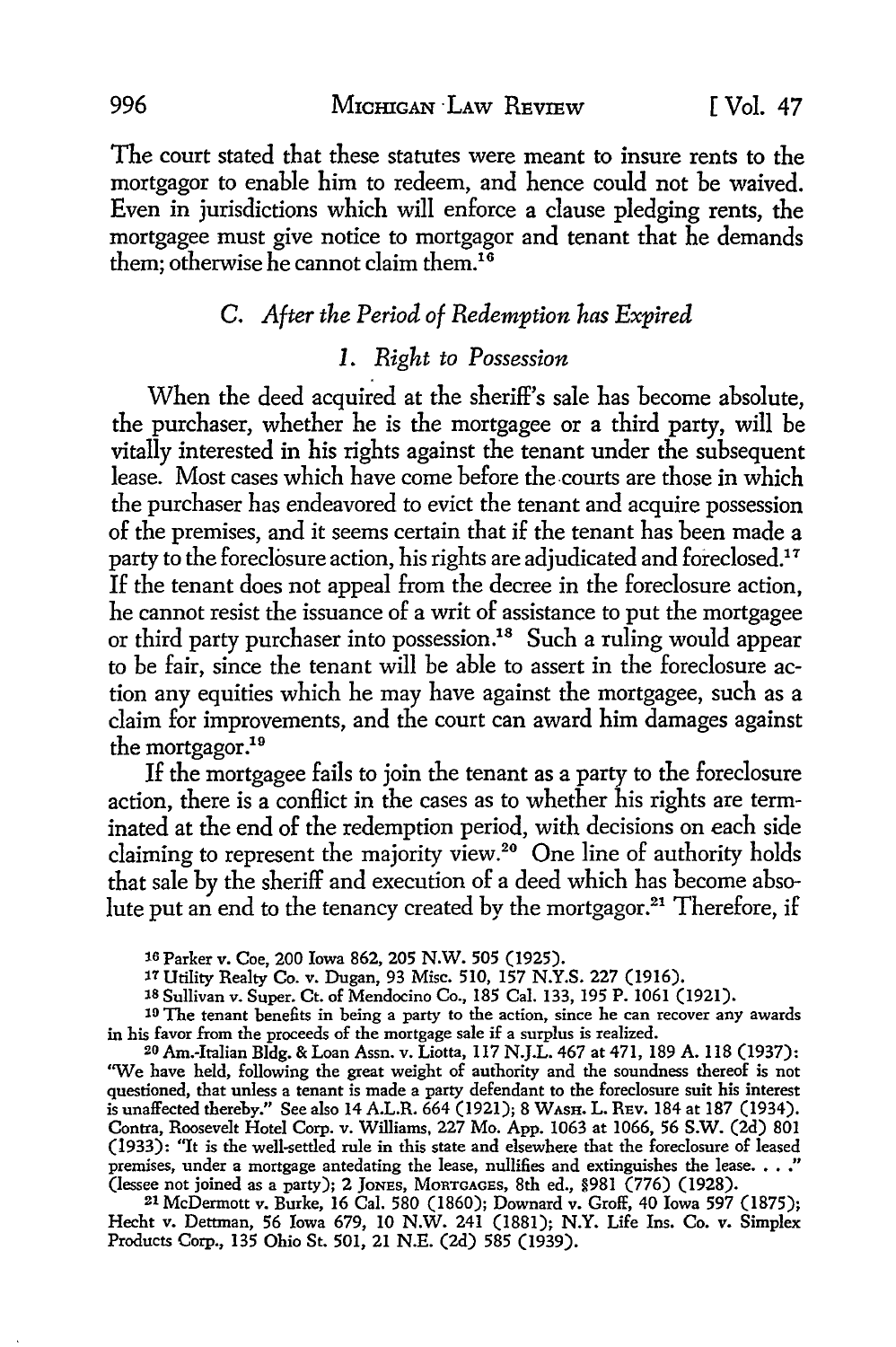the purchaser wishes to continue as lessor, he must negotiate a new contract with the lessee, or in other words, have the lessee attom to him.<sup>22</sup> In such jurisdictions, either the lessee or the purchaser may refuse to negotiate a new contract and may abandon the lease.

A leading case supporting this theory is *Western Union Telegraph Co. v. Ann Arbor R. Co.*<sup>23</sup> in which the telegraph company sued to restrain the railroad company from interfering with its telegraph wires. The telegraph company operated its lines under a lease given by the mortgagor subsequent to execution of a mortgage of the entire railroad. The defendant claimed through the purchaser at the foreclosure sale following an action in which the telegraph company had not been a party. In spite of the great inconvenience and monetary loss to the telegraph company, the court held that it was a mere trespasser after foreclosure, against whom ejectment would lie without notice to quit. The basis of the decision was that there could be no privity of contract or estate between the lessee and the mortgagee; $24$  when the mortgagee foreclosed, he was not bound to respect any rights the lessee might have acquired through the mortgagor; nor could he enforce any rights that the mortgagor might have had.

Other jurisdictions reach this same result<sup>25</sup> on the premise that foreclosure is actually an eviction of the tenant by title paramount;<sup>26</sup> when the land is mortgaged, the mortgagee acquires all the right of the mortgagor at the time the mortgage is executed, and nothing can be done to cut down the estate as it existed at this time.<sup>27</sup> The lease is said to be carved out of the equity of redemption as it existed at the time the mortgage was executed, and when it terminates, the lease that is a part of it must also terminate.28 Another reason for this result, stated in *Downard v. Groff,29* is that the lessee stands in the position of the mortgagor, and when his rights are foreclosed, the lessee is also foreclosed. Of

<sup>22</sup>2 JONES, MoRTGAGEs, 8th ed., §982 (777) (1928); Moran v. Pittsburgh, C. & St. L. Ry. Co., (C.C. Ohio 1887) 32 F. 878; Prudential Ins. Co. v. Zeidler, 233 Ala. 328, 171 S. 634 (1936); Reichert v. Bankson, 199 Ill. App. 95 (1916).

2a (C.C.A. 6th, 1898) 90 F. 379.

24 See also McDermott v. Burke, 16 Cal. 580 (1860); Roosevelt Hotel Corp. v. Williams, 227 Mo. App. 1063, 56 S.W. (2d) 801 (1933); Stone v. Hammons, 347 Mo. 129, 146 S.W. (2d) 606 (1941); Winnisimmet Trust, Inc. v. Libby, 234 Mass. 407, 125 N.E. 599 (1920); Teal v. Walker, 111 U.S. 242, 4 S.Ct. 420 (1884).

2;; McDermott v. Burke, 16 Cal. 580 (1860). Some courts hold the lease terminated and do not mention the nonjoinder. Hale v. Nashua & Lowell R.R., 60 N.H. 333 (1880); Jones v. Thomas, 8 Black (Ind.) 428 (1847).

20 Moran v. Pittsburgh, C. & St. L. Ry. Co., (C.C. Ohio 1887) 32 F. 878.

27Smith v. Pritchett, 168 Md. 347, 178 A. 113 (1935).

28 Reichert v. Bankson, 199 Ill. App. 95 (1916).

20 40 Iowa 597 (1875); see also Dolese v. Bellows.Claude Neon Co., 261 Mich. 57, 245 N.W. 569 (1932); Jones v. Thomas, 8 Black (Ind.) 428 (1847).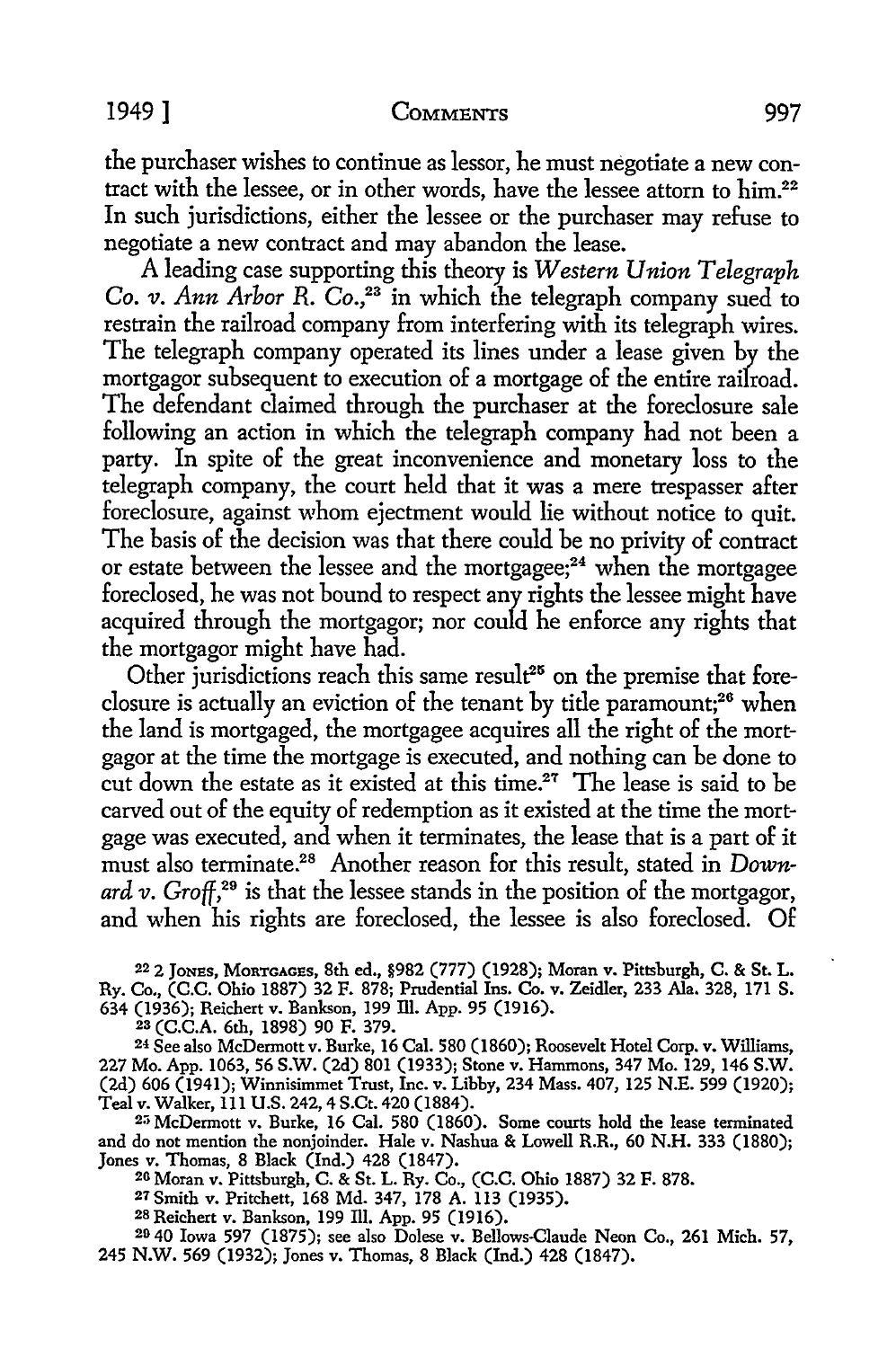course, the tenant is no longer bound either, and the mortgagee will lose the benefits of the lease unless he can execute a new contract with the lessee.<sup>30</sup>

On the other hand, there is a large body of authority that holds failure to join a lessee in the foreclosure action prevents the decree (and expiration of the redemption period) from terminating the lease.<sup>31</sup> In *Wheat v. Brown82* the tenant under a subsequent lease was successful in maintaining his possession against the purchaser at the foreclosure sale, since the court found that the decree of sale could not terminate the rights of any parties except those actually before the court in the foreclosure proceeding. There is authority that if the tenant is not joined in the foreclosure suit, there has, in effect, been no eviction. Hence, as between the parties, the tenant is entitled to possession until in some affirmative way his rights have been terminated.33 In *Dundee Naval Stores Co. v. McDowell84* the court stated that as the mortgagor had the right to lease the premises, and as the purchaser acquired his title only through the foreclosure proceeding, the lessee was entitled to be heard in that proceeding. Therefore, the only way in which the mortgage lien can be asserted against the lease is in a foreclosure action, and this is impossible unless the lessee is made a party to the action.

In support of the termination theory, it has been urged that property will not bring as high a price if the immediate right to possession is not guaranteed. But this depends on the facts of the case, as a valuable lease will often enhance the property value.<sup>35</sup> It would appear that the courts allowing possession to the lessee who has not been made a party to the foreclosure action have reached a sounder result. As the mortgagee knows that joinder of the lessee will assure the termination of his rights, while nonjoinder will allow the tenant to maintain possession,

ao This explains why some courts do not consider the tenant a necessary party to the foreclosure action. McDermott v. Burke, 16 Cal. 580 (1860); Tyler v. Hamilton (C.C. Ore. 1894) 62 F. 187. But compare cases that consider the tenant a necessary party in that he is held entitled to redeem. Dundee Naval Stores Co. v. McDowell, 65 Fla. 15, 61 S. 108 (1913).

31 Guardian Life Ins. Co. v. Lowenthal, 13 N.J. Misc. 849, 181 A. 897 (1935); Zimmerman v. Walgreen Co., 215 Wis. 491, 255 N.W. 534 (1934); Stellar Holding Corp. v. Berns, 143 Misc. 781, 257 N.Y.S. 369 (1932).

32 3 Kan. App. 431, 43 P. 807 (1896).

33 Lockhart v. Ward Dewey & Co., 45 Tex. 227 (1876); Am.-Italian Bldg. & Loan Assn. v. Liotta, 117 N.J.L. 467, 189 A. 118 (1937).

<sup>34</sup> 65 Fla. 15, 61 S. 108 (1913).<br><sup>35</sup> Guardian Life Ins. Co. v. Lowenthal, 13 N.J. Misc. 849, 181 A. 897 (1935); but compare Am.-Italian Bldg. & Loan Assn. v. Liotta, 117 N.J.L. 467 at 472, 189 A. 118 (1937): "But it is also true that both an advantageous or disadvantageous lease may deter certain class[es] of bidders. There may be those who are interested in the property for some particular or special purpose requiring immediate possession."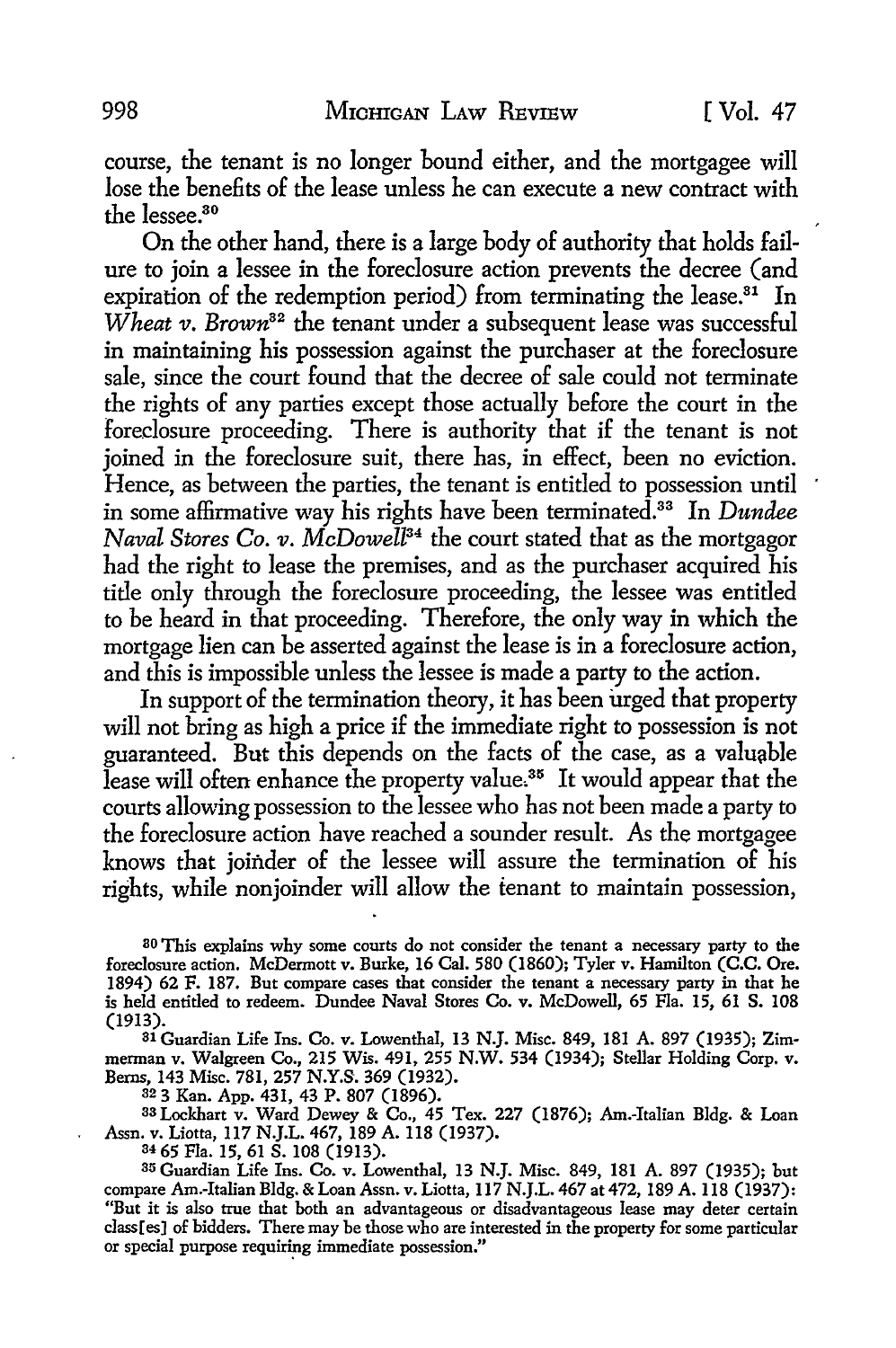the mortgagee may act according *to* his best interests when the foreclosure suit is filed. The tenant should not be heard *to* complain, since he is doubly safeguarded; if he is made a party, he may assert any claims he may have; if not a party, he has the benefit of his contract in that he remains in possession. It is also interesting *to* speculate on whether the courts which hold that the tenant is not relieved from the terms of the lease if not joined would permit the tenant *to* intervene in the foreclosure action and ask *to* have the lease terrninated.<sup>36</sup>

# 2. *Right to Rents*

Since there has been less litigation concerning rents, a more difficult question is raised when the mortgagee wishes *to* hold the tenant for rents falling due after the sheriff's deed has become absolute. Those states in which the lessee must yield possession *to* the purchaser will refuse *to* allow him the right *to* collect rents.37 This result is natural in light of reasoning that there is no privity of contract between the mortgagee and tenant, for if the tenant's rights are terminated by foreclosure, it follows that he cannot be forced to remain in possession and comply with the obligations that bound him under his lease.

The question of joinder or nonjoinder of the lessee would again appear *to* be of prime importance. In New York, it seems clear that the lessee who has not been joined in the foreclosure proceedings remains liable for rents coming due under the lease. In the leading case of *Metropolitan Life Ins. Co. v. Childs Co.*<sup>38</sup> where the court withdrew the lessee as a party *to* the foreclosure action and the property was sold subject *to* the lease, the mortgagee purchased and conveyed *to* the plaintiff, who demanded rent from the lessee. In awarding rents *to* the plaintiff on the theory that the tenant remained bound by the lease, the court held that the only way in which the tenant's obligations can be terminated is by eviction; if he is not joined in the foreclosure action,

ao See Metropolitan Life Ins. v. Childs Co., 230 **N.Y.** 285, 130 N.E. 295 (1921). In this case the lessee had been made a party to the foreclosure action, and a judgment of foreclosure and sale had been served on him. The decree provided that the property be sold and the lessee forever barred from any interest in it. The mortgagee later moved to discontinue the action against the lessee, and despite the lessee's opposition to the motion, the property was sold subject to the lease.

37 See Moran v. Pittsburgh, C. & St. L. R. Co., (C.C. Ohio 1887) 32 F. 878 at 886: " • . • as *no reversion* vests in the mortgagee under such circumstances, he cannot distrain or bring an action, either at law or in equity, for the rents payable by the tenant.  $\ldots$ ,"; Dolese v. Bellows-Claude Neon Co., 261 Mich. 57, 245 N.W. 569 (1932); Roosevelt Hotel Corp. v. Williams, 227 Mo. App. 1063, 56 S.W. (2d) 801 (1933); Winnisimmet Trust, Inc. v. Libby, 234 Mass. 407, 125 N.E. 599 (1920); Teal v. Walker, Ill U.S. 242, 4 S.Ct. 420 (1884).

38 230 N.Y. 285, 130 N.E. 295 (1921). For discussion of this case see note 36, supra.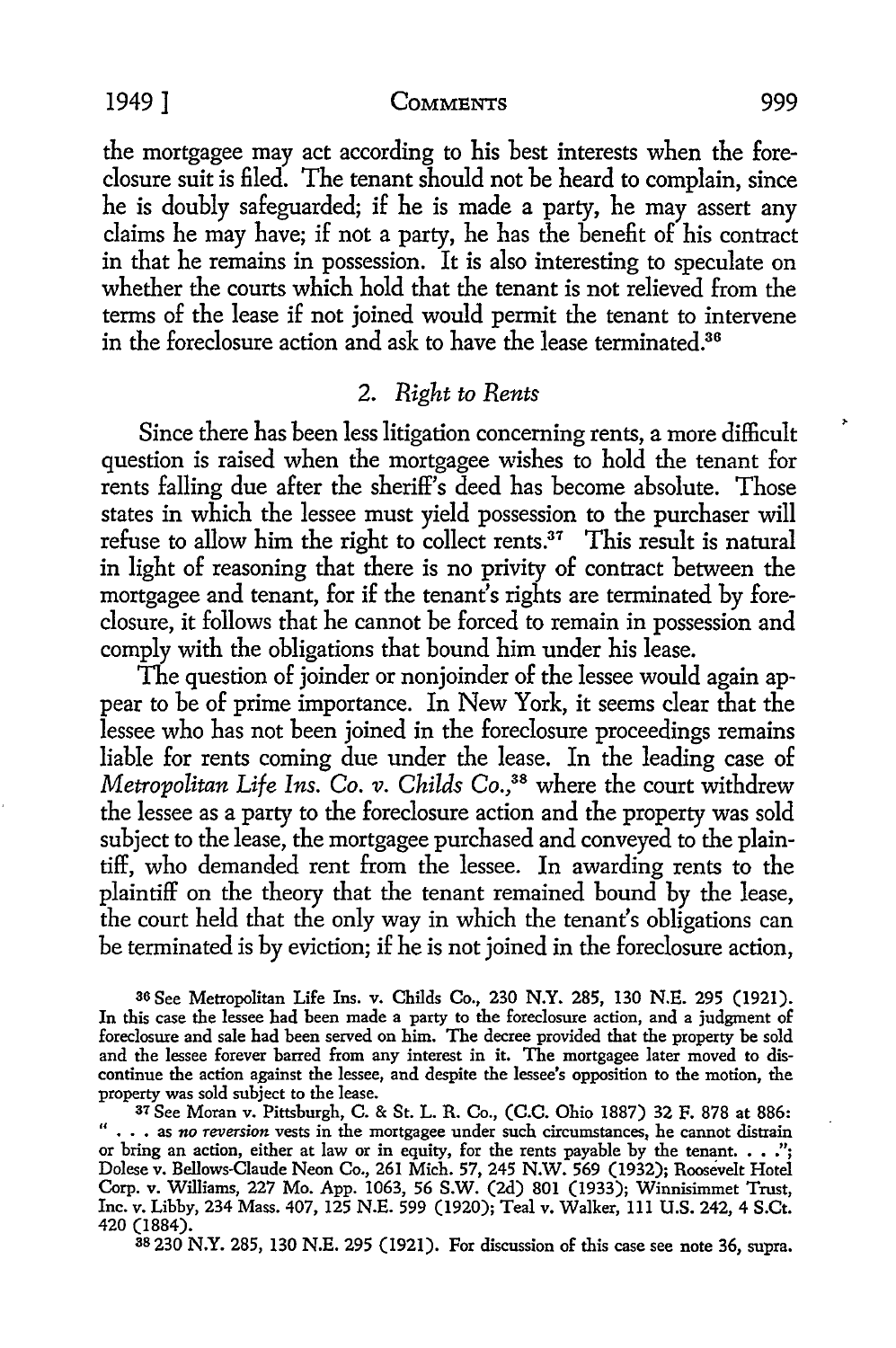such an eviction can never take place. The basis of this result is that the interest actually passing at the foreclosure sale is the entire interest of the mortgagor at the time the mortgage was executed, less the leased estate. This gives the purchaser only a reversion as- against the lessee, and he becomes the landlord in place of the mortgagor by operation of law. In effect, the relationship is the same as would result if the lease had been made prior to the mortgage. One must inquire as to the extent to which the New York court relied on a state statute in reaching its decision,<sup>39</sup> since Justice Andrews clearly stated that the court was of the opinion that the foreclosure sale was a grant of a reversion within the meaning of that statute. It is submitted that the court would have reached the same result without use of the statute, however. The statute deals with the remedy available to the grantee of a reversion and is used to bolster that part of the decision allowing the mortgagee to collect rents. Its use was unnecessary to support the doctrine that the interest sold at the sheriff's sale is the reversion of the mortgagor.

Prior to the decision in the *Childs* case, the case authority in New York was clear that a purchaser was bound by the lease when the lessee was not a party to the foreclosure suit,<sup>40</sup> and since the decision in the *Childs* case there has been little doubt that the tenant is bound to pay rent to the purchaser. Some of the later decisions quote the same statutory authority cited by Justice Andrews,<sup>41</sup> but other cases reach a like result without mentioning it;<sup>42</sup> this lends support to a conclusion that reliance on the statute is unnecessary.

It is to be noted that the rule in New York is reciprocal, and the purchaser is bound by all covenants in the lease favorable to the tenant,<sup>43</sup> thus suggesting that the purchaser cannot later foreclose against the lessee. The mortgagee must determine the result he wishes to achieve, for a joinder of the lessee as a party<sup>44</sup> or a disaffirmance of the

39 49 N.Y. Real Property Law (McKinney, 1945) §223: "Rights where property or lease is transferred. The grantee of leased real property, or of a reversion thereof, or of any rent, the devisee or assignee of the lessor of such a lease .•. has the same remedies, by entry, or otherwise, for the nonperformance of any agreement contained in the assigned lease for the recovery of rent  $\ldots$  as his grantor or lessor had, or would have had, if the reversion remained in him."

40 Title Guarantee & Trust Co. v. Twenty-First St. & Fifth Ave. Corp., II0 Misc. 126, 180 N.Y.S. 358 (1920); Commonwealth Mtge. Co. v. DeWaltoff, 135 App. Div. 33, 119 N.Y.S. 781 (1909).

<sup>41</sup> Mutual Life Ins. Co. v. Gotham Silk Hosiery Co., Inc., 179 Misc. 557, 39 N.Y.S. (2d) 310 (1943), affd., 266 App. Div. 844, 43 N.Y.S. (2d) 514 (1943).

. 42 Markantonis v. Madlan Realty Corp., 262 N.Y. 354, 186 N.E. 862 (1933); Dold Packing Corp. v. Kaplan, 37 N.Y.S. (2d) 390 (1942), affd., 39 N.Y.S. (2d) 776 (1943).

43 Stellar Holding Corp v. Berns, 143 Misc. 781, 257 N.Y.S. 369 (1932). 44 Utility Realty Co. v. Dugan, 93 Misc. 510, 157 N.Y.S. 227 (1916).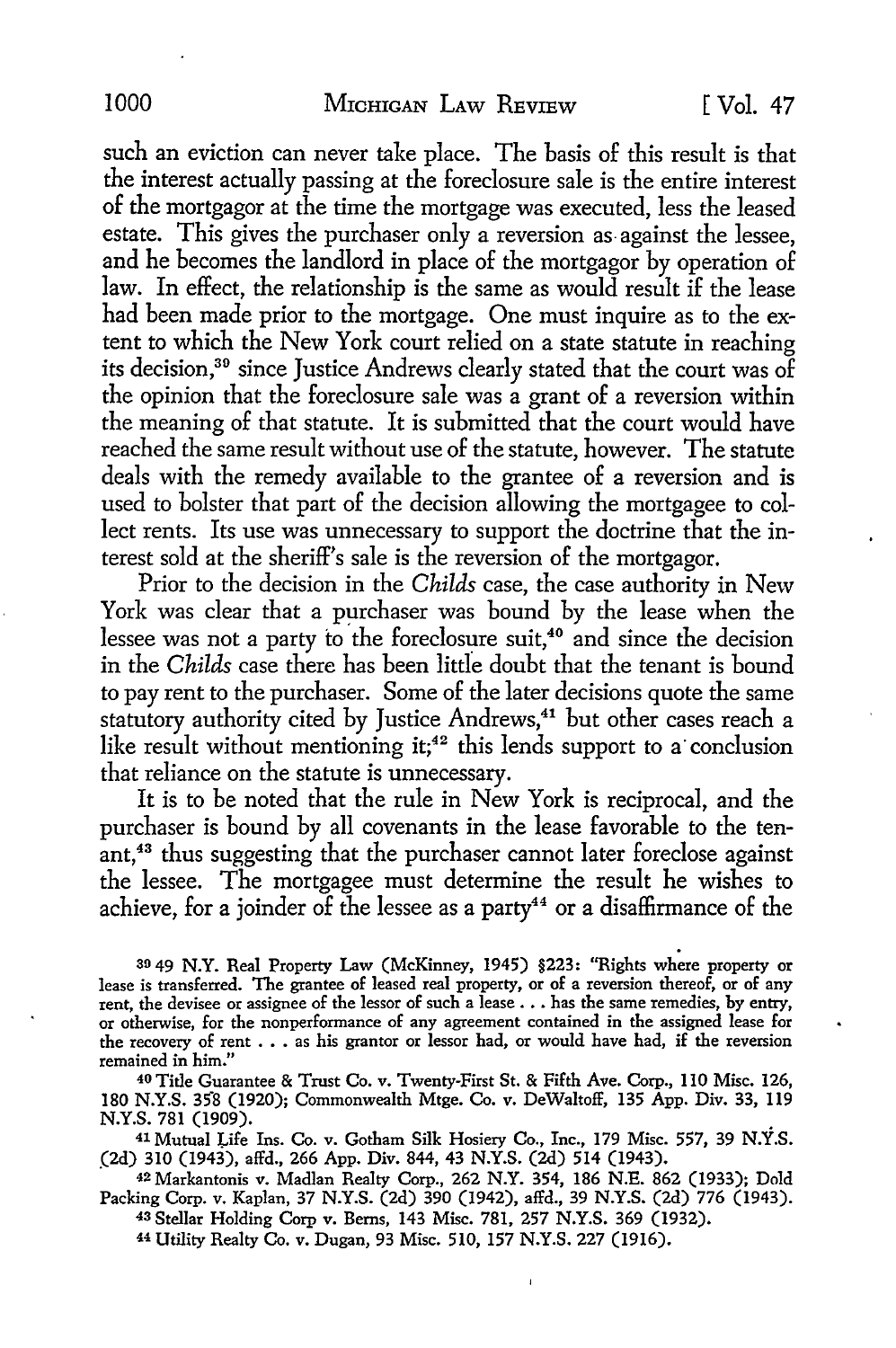lease by a receiver<sup>45</sup> will amount to the eviction necessary to terminate the lease.

As in the cases dealing with possession, it would appear that the rule formulated by the New York decisions reaches a sounder result than those terminating leasehold interests upon foreclosure. The mortgagee is given an opportunity to take advantage of a lease that may enable him to realize the full amount of the mortgage lien. On the other hand, the tenant is protected in being afforded an opportunity to claim -damages for a termination of the lease or to enforce the terms of his bargain. The only objection on the tenant's part might be that he desires to have the mortgagor only as his landlord. This objection should be considered insignificant, however; if this were the wish of the tenant, a provision should be inserted in the lease forbidding assignment. If such a provision is shown, the courts would be unlikely to allow an assignment by operation of law.<sup>46</sup> There seems to be no reason to release the tenant from the terms of his contract, since he is assured all the advantages that he has bargained for in being protected in his right to possession and enforcement of all covenants binding the landlord.

Outside New York there is little or no authority concerning rents in those jurisdictions which hold that nonjoinder of the tenant prevents termination of the lease. While it is uncertain what action these courts would take in a fact situation similar to that presented in the *Childs*  case, they should reach a similar conclusion. It would be unthinkable to hold that foreclosure fails to give the purchaser possession, and on the other hand to rule that the tenant is not obligated to pay rents to someone. The mortgagor can no longer claim the rent, since his claims have been foreclosed, thus leaving only the purchaser, who now stands in his place, as the person to whom an accounting should be made.

There are intimations that other states will extend the nonjoinder doctrine to cover the rent situation as is done in New York. In *Wheat v. Brown41* the decision points out that while the tenant could not be evicted, if he failed to pay rent the purchaser would have a lien on crops grown on the land. Furthermore, statements that the lessee must observe all rights acquired by the purchaser may indicate a leaning to-

47 3 Kan. App. 431, 43 **P.** 807 (1896).

<sup>4:;</sup> Monroe-King & Gremmels Realty Corp. v. 9th Ave.-3lst St. Corp., 233 App. Div. 401, 253 N.Y.S. 303 (1931).

<sup>40</sup> JoNES, LANDLORD AND TENANT, §466 (1906): "An ordinary covenant against subletting and assignment is not broken by a transfer of the leased premises by operation of law but the covenant may be so drawn as to expressly prohibit such a transfer, and in that case the lease would be forfeited by an.assignment by operation of law.''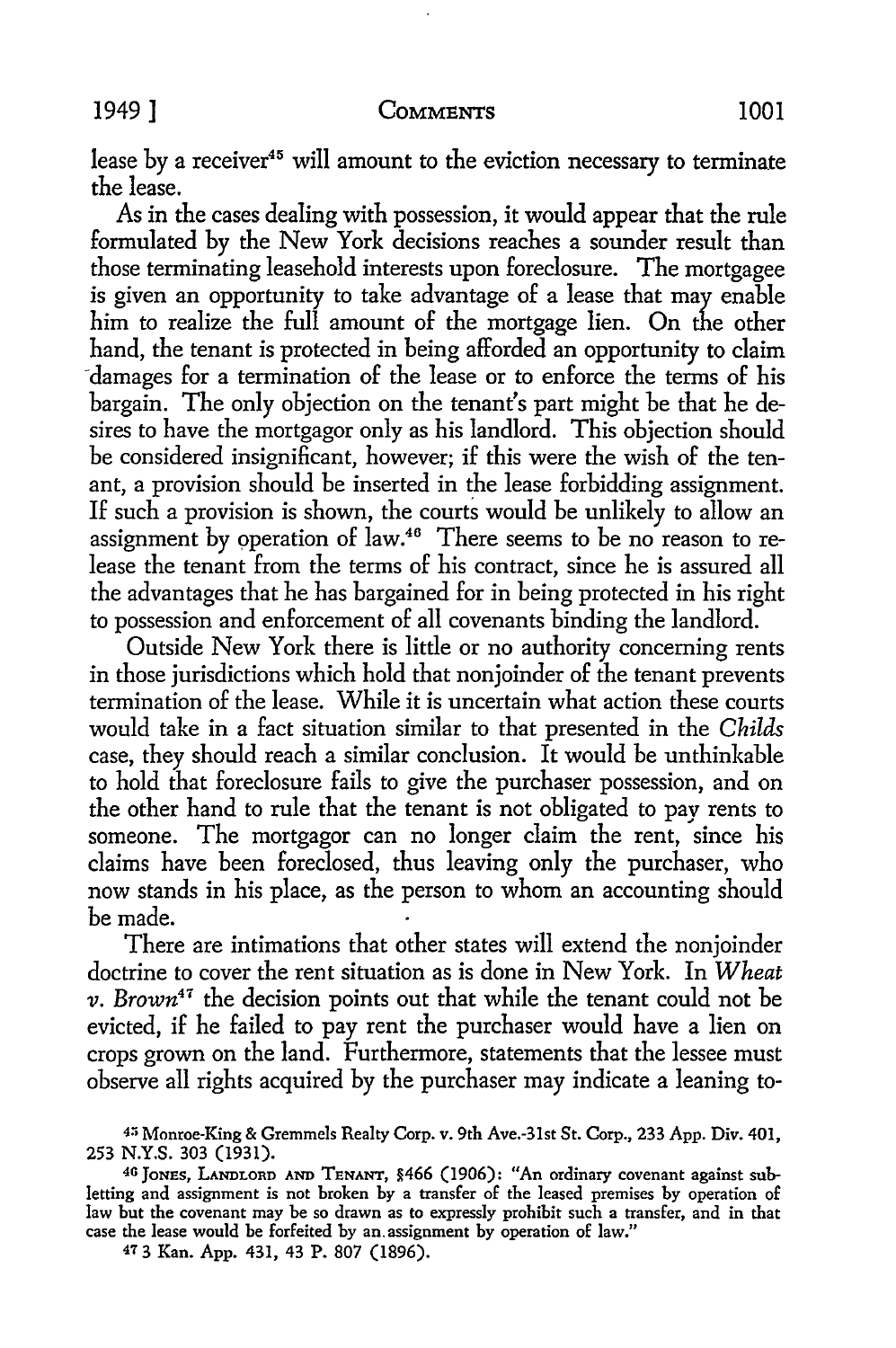ward the same result.<sup>48</sup> An eviction for breach of covenants may be the only remedy for obtaining possession in jurisdictions which follow the nonjoinder doctrine.

#### 3. *Possible Protective Measures*

The mortgagee will wish to consider all possibilities that may aid in securing to him the benefits of valuable leases negotiated by the mortgagor. The first mode of action that might suggest itself would be to include in the mortgage an after-acquired property clause covering a future lease. Again, there is a sparsity of case authority to aid in determining if such a clause will achieve the desired result. In *Roosevelt Hotel Corp. v. Williams49* the mortgage included a provision pledging and assigning all rents accruing, to further secure mortgage bonds. After execution of the bonds, a lease was given for certain rooms in an office building on the mortgaged premises. The mortgage was foreclosed, and the purchaser tried to enforce the lease. The court held the provision assigning rents did not operate to aid the purchaser, as foreclosure extinguished the lease although the lessee had not been joined; hence no further rents could accrue under it. The case is authority for the proposition that a lease is not after-acquired property within the meaning of an after-acquired property clause. This case was decided, however, in a jurisdiction that expressly adheres to the termination on foreclosure theory. Other courts which adopt the same policy would probably reject an express assignment of the future lease by the mortgagor to the mortgagee, as well as the after-acquired \_property provision; if the lease is carved out of the equity of redemption, when it is extinguished all rights created under it must also terminate. The mortgagee would, in effect, extinguish his own claim to rents, which would actually be a part of the rights he had extinguished by his foreclosure action.

Another possibility is suggested by *Union Inv. Co. v. McDonough,50* where the mortgagor leased several rooms in a building on the mortgaged premises. Later he sold part of the land, but not the portion on which the building stood. Still later, the portion on which the building stood was sold subject to the lease. The mortgage was then foreclosed, and the court ordered the premises sold in parcels until the mortgage was satisfied, the sale to be held in the inverse order of alienation by the mortgagor. The purchaser at the foreclosure sale of the

<sup>48</sup>Dundee Naval Stores Co. v. McDowell, 65 Fla. 15, 61 S. 108 (1913). 40 227 Mo. App. 1063, 56 S.W. (2d) 801 (1933). uo 94 N.J.L. 130, 109 A. 301 (1920).